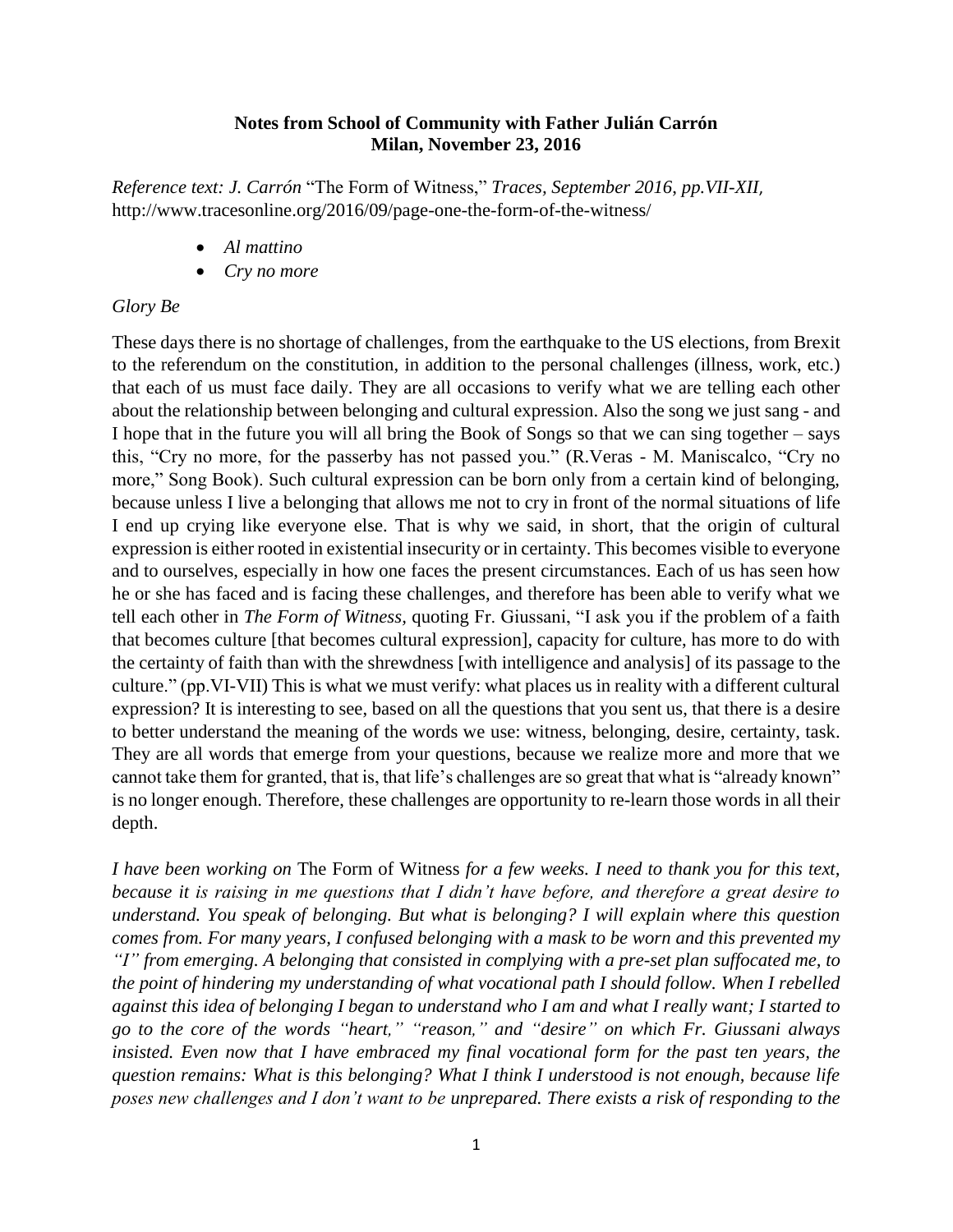# *challenges inadequately. Thank you for your presence; for me you are a stronghold of fidelity to the charism of Fr. Giussani and a great comfort in the faith.*

As you said, life's challenges raise in us the desire to understand more and more deeply the nature of our belonging, which is linked to the meaning of the words we use. Therefore, also a great desire to understand and go to the core of the fundamental words emerges. One is no longer content with what one already knows. Why? The reason for this are the challenges, because if I don't go deeper into the things that we say to each other, I find myself unprepared. The reason why we want to understand more and more is precisely because life often finds us unprepared. This lack of preparation shows to us the connection between the challenges we find ourselves facing and our understanding of the words of the charism. If we weren't constantly challenged by the provocation of reality, by what happens, we would be content with repeating what we are used to. Instead, no! The challenges aren't something incidental, but like Fr. Giussani says, they are crucial to our understanding. Therefore, only by taking them seriously can we understand. In your case, you want to clarify the question of belonging: what is belonging? Before such a question each of us is provoked: how would I answer this question? And one has to start to do the work. We aren't here just as spectators, but rather as protagonists of what is happening. Even though we don't all make a contribution—it is impossible for all of us to speak—we can all be protagonists if in this moment each of us asks himself the question: what do I think about belonging? By doing that, by starting to formulate a possible answer, then we can compare our tentative answers with what will emerge in the experience that we will have this evening. Thus, our participation in a gesture like this sets us all on a journey. I will say briefly what belonging is by quoting Fr. Giussani, simply to begin to understand. Afterwards, though, I expect that as we go on a contribution to the answer will emerge from your witnesses. "Belonging is a structural dimension of the 'I': we were nothing and now we exist… [it means that] we belong to Another!" We depend on, we belong to Another. That would already be enough. Instead Fr. Giussani goes further, "Understanding this [it is obvious that we all depend, because no one creates himself, but] depends on a providential event, merciful and full of love. [It is an event that makes me understand the answer to this question]. That event can be a *charism.* It is a way in which God makes you understand that you belong to Him. "Only if you realize that you belong to Christ through the history that has taken hold of you, will you be able to see whether this history generates an 'I' that can face any challenge, as we will see later. Because of this you are no longer able to walk away from that event, from that charism, from the form in which God has handed over to you this truth [that you depend on Another] without betraying the truth itself. Grace is precisely the gift with which God makes happen the event that brings you to understand that you belong." (L.Giussani, *Realta` e giovinezza. La sfida* [Reality and Youth—The Challenge], SEI, Turin 1995, p. 203].

*I just came back from Kazakhstan where I went to visit some friends, and I was struck particularly by something a Muslim woman told me—I found it relevant to the work we are doing now. She has been working for 10 years with one of our friends in a youth center where they care for refugees and assist families with disabilities. This Muslim woman told us that about 20 years ago her father abandoned their family and started living with another woman, and she began to hate him and no longer wanted to see him. She told us that for years between her and her father there was only a wall of silence, a wall made of not seeing him, not looking at him, of not being able to face the situation. She told us that, as she lived the past 10 years at the center with our friends, a thought*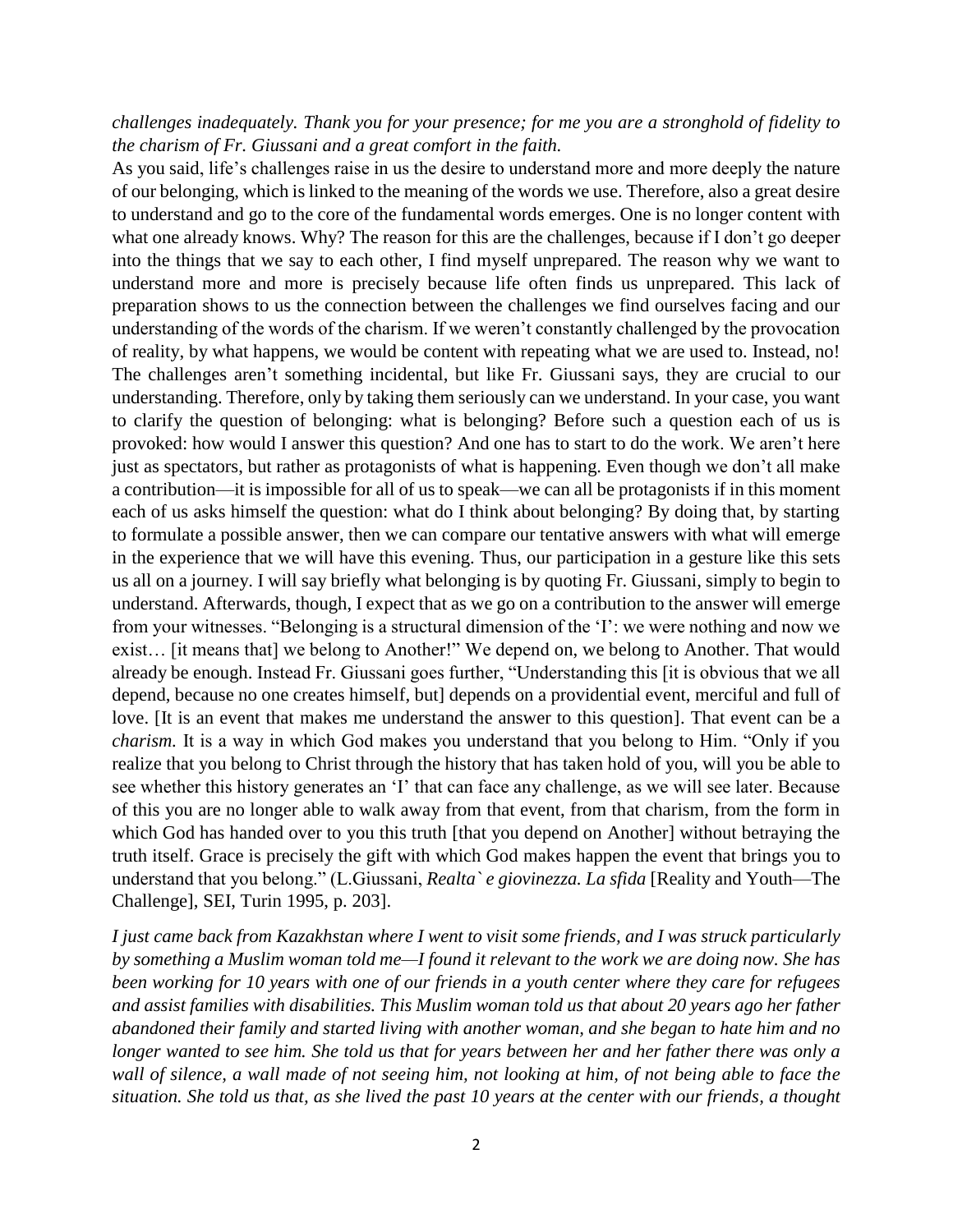*took shape in her, almost a doubt, that perhaps the childhood her father had lived (his parents had given him to another couple as a newborn) had not allowed him to look at reality adequately; and likely also the religious experience he had had with his family didn't allow him to appreciate and enjoy reality. In contrast, she had realized that her relationship with her Catholic friends had changed her perception of reality, introducing a gaze on people and things that—she told us with amazement—was unknown to her before. At some point, this gaze had allowed her to break the wall with her father. In fact, she had started to realize that her father had not lived the experience and the encounters that made her able to reconsider his presence in her life. In the meantime, her mother became gravely ill and needed constant assistance. About four years ago, after her father had been left by the woman with whom he had been living, and had succumbed to alcoholism, our Muslim friend completed her journey: she met her father and proposed to him that he come home, which he did. For the past three years, he has been caring for his wife around the clock. She added something that I find important. She said that this choice was not made once and for all, but that every day she still feels in her guts, like a volcano, the magma of resentment, like a wound ready to explode. She added, though, that there is a great correspondence in her in seeing the fruit of forgiveness, seeing everyday her father with his wife. When I heard this story, I thought of the letter of the inmate with his gaze full of mercy for the prison guards who were searching him. For me this was a further verification of what you said in Page One, that the main reason of our friendship is the fulfillment of the heart, and that only the fulfillment of the heart is the answer to nothingness, a victory over nihilism precisely because of the experience we have had.*

The father and the daughter: they were both lost. What is the difference between them? That an event happened to the daughter. The friendship with her Catholic friends changed the perception she had of herself and of reality. Without this encounter, she would have continued to live—like she said of her father owing to his religious and emotional experiences—without acquiring this awareness. And only thanks to this new awareness did she begin to look at her father without judging him only for what he had done, but understanding that he had not experienced what had happened to her. It was her belonging to a place that changed her gaze on reality. A particular story, belonging to a specific place, involving some specific faces, changed her, and instead of a moralistic gaze on her father a different gaze started to enter into her, so much so that she recognized that in his childhood her father had not lived an experience that could allow him to be open to reality like had happened to her. At that point she stopped recriminating and went to see him, to look at him like she had been looked at. It is simple! This is the belonging that changes everything. That is why last time we were saying that a particular history (like that of the "Yes" of Peter or of that young woman, or like the story each of us can recognize in ourselves) is the keystone to the concept of man, to the way in which we think of ourselves and then stay in reality. A person who couldn't be here this evening asks a question on another word: certainty. "I don't know why, but the work on Page One is making many questions emerge among us that hadn't happened in a long time, or at least not at this level. For example, this desire for certainty arose very strongly in us. We need certainty, said a friend, but this clashes with our fragility, with the difficulties of everyday life." The circumstances make our lack of certainty emerge with simplicity. It isn't that it wasn't there before, but now we feel free to stare this lack of certainty in the face. It may seem inconsequential, but it is different. The whole step we are taking is to be able to embrace our fragility, the questions we have about these things, to be able to start looking at them and make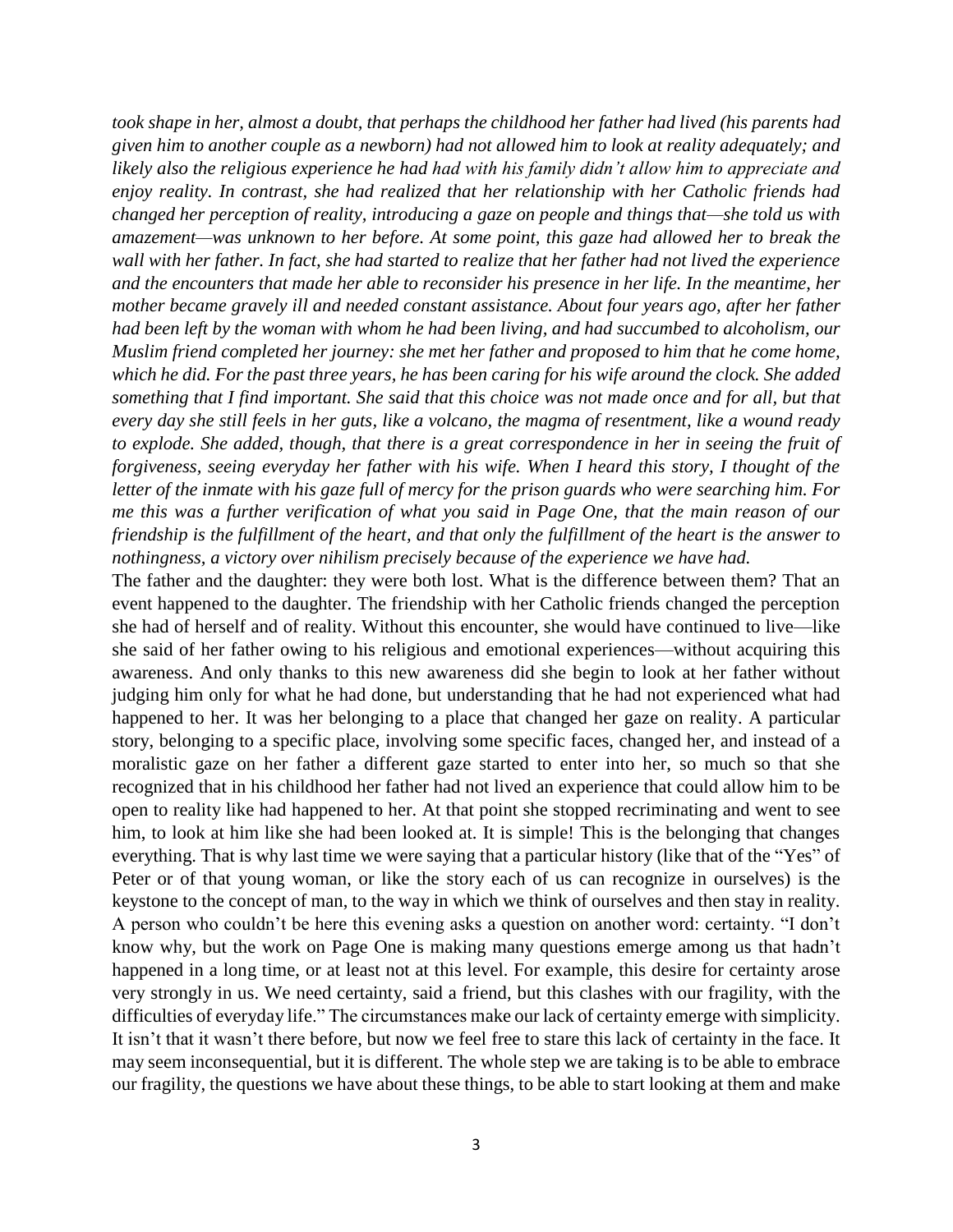a journey that allows us to face them. Is the certainty of faith that we are speaking of the fruit of a work?

*I am experiencing a difficult time and I would like to ask for your help. In the past years, a question started to form within me that lately has become stronger and more dramatic: why does it happen that the heart desires things that later clearly show themselves not to correspond to its truth? Why does Jesus allow your heart to desire something, and you follow that desire because there you glimpse a possibility for yourself, but then He decides not to grant it to you? Lately for me this is a very painful point, and I have a very hard time in trusting that within this sorrow there is a good. I may say I trust in words, but deep down my heart is doubting. Despite this, He never tires of revealing Himself again in my days in simple and small things, as if He wanted to tell me, "You see, the truth is that I care for you, I didn't forget you." For example, one evening last week, as I was going home from work, my heart was upset, I was exhausted and by chance I met on the way some girlfriends. Even just seeing their faces, seeing their love for me, cheered me up and I went home feeling more at peace. Did it ever happen to you when you were a kid to go into your room and, upon finding it all tidied up thinking immediately, "My mom has been here"? For me that evening was like that, I really recognized His hand in it and I said, "It is You!" This lifted me up, because I no longer felt alone and I rediscovered that I am loved. In my weeks, there are many of these moments of grace, and yet I realize how this is not enough, because with each new day sometimes it takes an instant and that sorrow comes back, the doubt shows up again and it sinks me. However, I don't want to live like this, with these ups and downs. Thus, I realize that there is work I need to do, but what kind of work?*

What work? We go back to the point of the work that allows us to attain the certainty that we are asking to have. Is it only the fruit of a work? Is it only for those who are luckier, only for those who encounter some witnesses? Also: "I have a very hard time trusting," because sometimes Jesus makes you desire some things and then He doesn't answer you, or He doesn't answer in the way you thought He should answer. Despite this, we can't help but recognize some moments in which something truly happens that documents that Jesus is present. It can be an encounter, it can be a totally unexpected fact. The point is that we all begin to glimpse that we need to do some work, which is precisely what a friend wrote to me about, "A very small fact. As I read Page One to clarify what witness means I was very struck when you speak of being sterile [is it only for the lucky ones, for those who are good?]. The witness—you say—is Christ in us"; the rest is a consequence. I am struck by this, because the form of witness that I see in action in my life occurs precisely through my being sterile [it isn't for those who are good, or for those who are able to accomplish something]. The way in which I recognize that God is at work is that I, who am sterile, produce fruit. I don't have to use who knows what kind of strategy or to prove something, but rather I need to discover His witness within myself. I will give you an example [an example of this work that is within everyone's reach]: the other evening I was going home and I was very sad. I had to take the train and go to an empty home because my parents and my sister were away. In short, nobody was waiting for me. I still had to have dinner and on top of that I had to walk alone from the train station in the cold. The situation was a bit distressing and on the surface it looked as if it would make my mood worse. I got ready to take the train and as I got on I thought, "During these 45 minutes it takes me to get home I will sleep and stop thinking about it." I was struck, because as I was thinking about it, I told myself, "Well, but if I sleep, then when I wake up how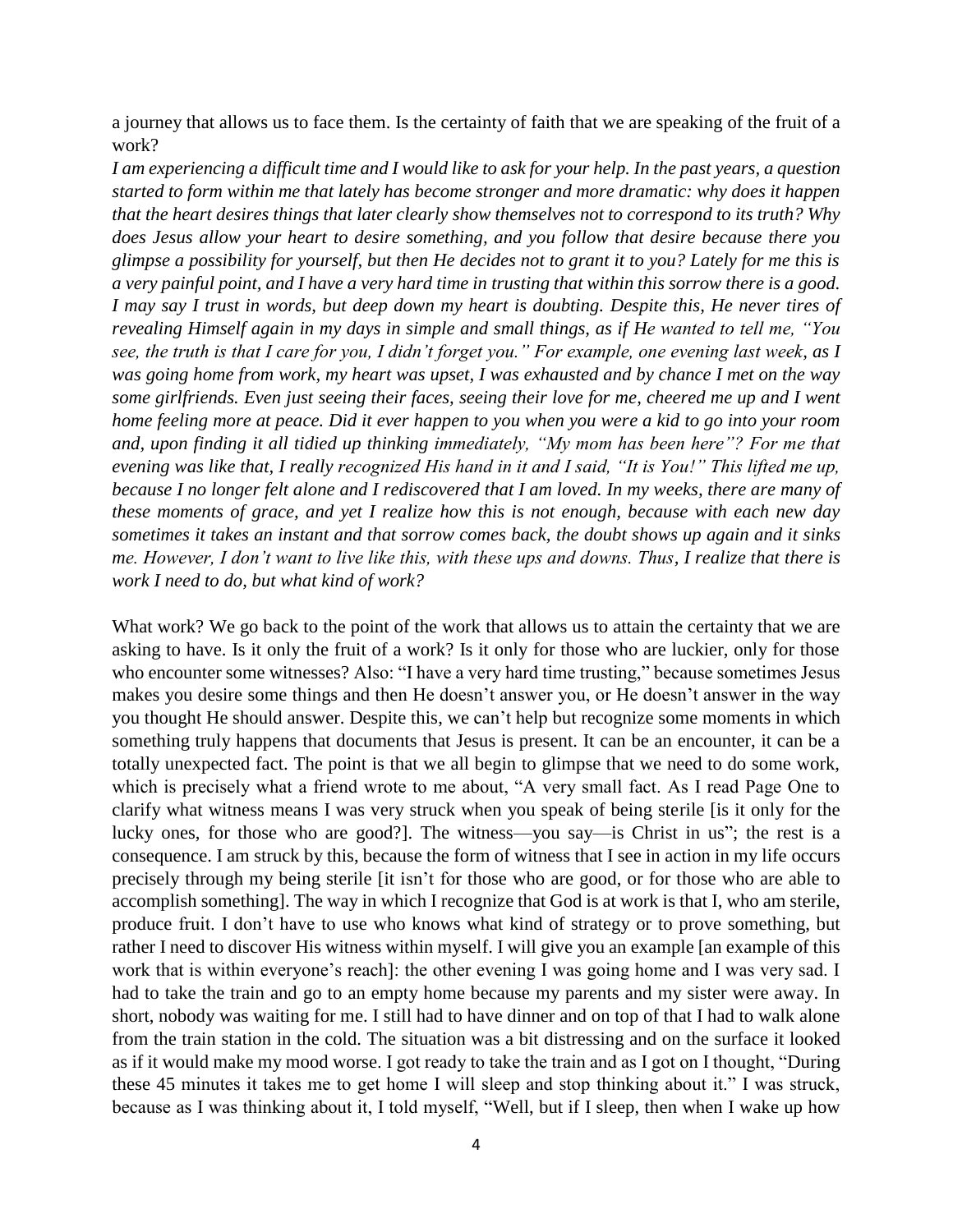will I have solved my human problem? I will simply postpone it by 45 minutes, but it will not change. Sure, sleeping would have also helped me to rest because I was tired, but it was more a way to say, 'Enough with this!' It was a way to face my sadness, but it would have gotten me nowhere. Not only would it have postponed the problem, but it would have also intensified it. In front of this prospect I thought, 'I have a better idea [each of us can think of what is the most interesting option we have, perhaps some Hollywood show?] for facing this sadness,' and I pulled out the text of School of Community. As I was reading, I was struck by many things, but most of all by the point on being sterile, because it was describing something that was speaking of me. 'That is who I am, the sterile woman, and You, Lord, make Yourself manifest precisely because I am sterile, and nothing coming from me could produce the newness that You bring.' This struck me so much, and helped me recognize very clearly the nature of the witness of Christ in my life, that it reawakened me [one has only to open a crack for Him, it is enough to just let something different come in], and I read the entire School of Community with an eagerness and an amazement that I never thought possible, lingering to meditate on each sentence. Moreover, I walked home skipping all the way, in the cold. There was a boldness in me due to this newness that I had rediscovered and recognized as real in my life. It blew away even my last resistance about not feeling adequate (ultimately, I live the problem of feeling inadequate in everything I do), because One had told me, 'The newness is that I came into your life to answer your human drama precisely starting from your being inadequate.' What a change in perspective! That is why I understand you when you speak of being surprised, because recognizing Him has transformed my sadness into boldness, my being sterile has become fruitful and the loneliness I thought I would feel upon arriving home became the opportunity to have a dialogue and companionship with Him. Therefore, once home, even when I was eating alone, I wasn't alone." Christ doesn't conform to our ideas, because He wants to give us something more, something more crucial, something that truly answers our deepest need. Why don't we trust, then? Why do we have such a hard time trusting what we have seen many times and touched first-hand in our life? Why, before so many facts that happen to us, don't we still trust?

*I can't get the last School of Community out of my mind, particularly the first and the last contributions that to me seem strongly related. During the past two weeks, a fact happened that allowed me to understand something. My brother's son had to go through some tests due to a possible illness, and the results arrived after several days. During the whole time we were waiting I was full of uncertainty and fear, to the point that I wondered: Where has my journey gone, my experience, my work and my faith, if ultimately it doesn't take much to take away all the certainty that I thought I had? So, in this circumstance I realized how little I know reality, myself, and the facts that happen, and how much, instead, I think that I already know. The last witness of the School of Community, on the "Yes" of Peter, seems to me the only way to begin a true journey of knowledge, that in my case is often interrupted, generating fear, uncertainty, and discouragement. This is what happens to me. Often, every time actually, I am struck by the people and by the facts that they recount, but I am hardly struck by what strikes them.*

Pay attention!

*These people are struck by something that comes before the facts. How can I think that I know myself and what happens if I don't know the One who is at the origin of myself and of everything that happens? That is why I think that the journey of knowledge, of facts that become a*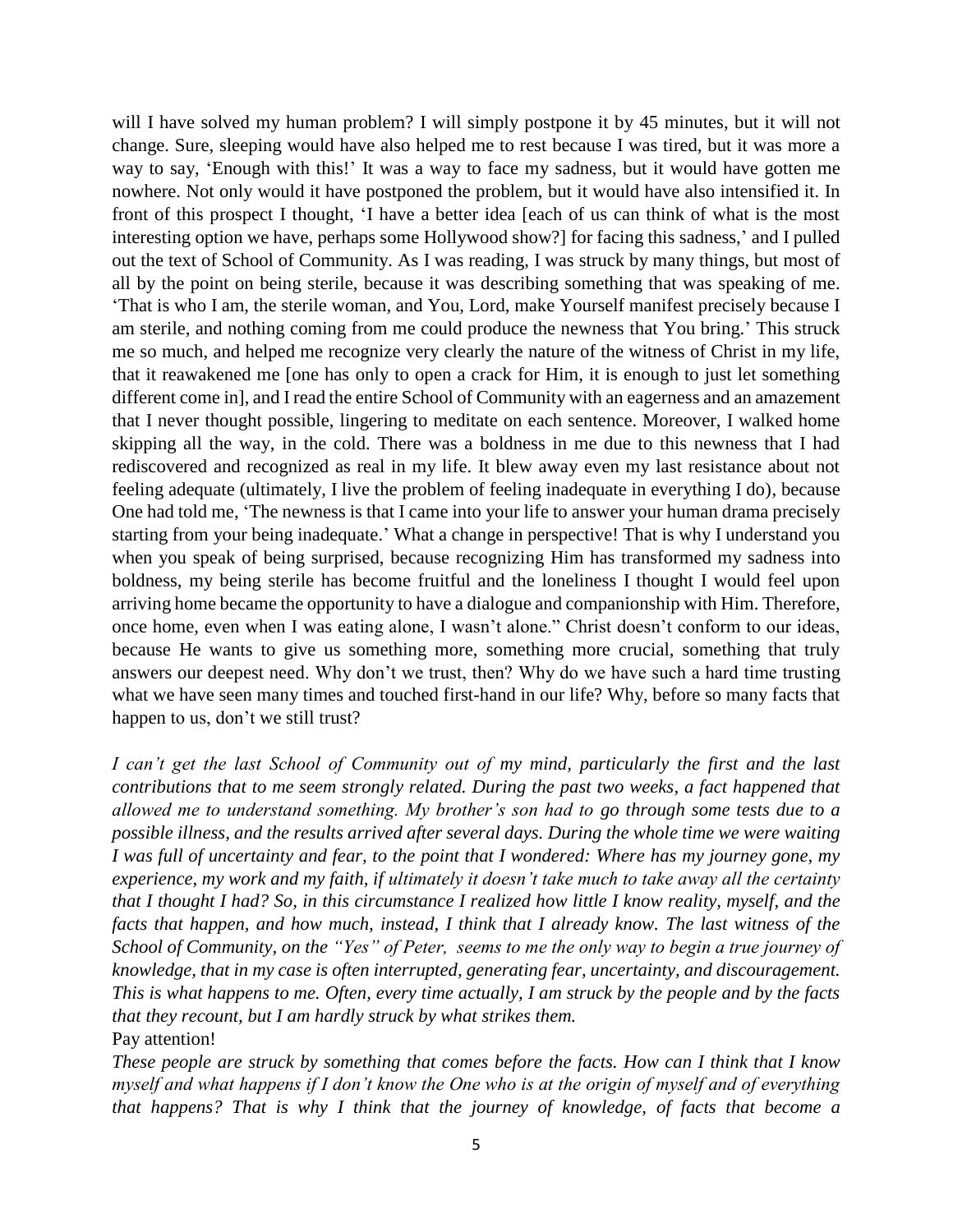*companionship in life and are no longer "disposable" (like the last School of Community was saying), is not a true journey if the origin that generated and generates them is missing, but only an infinite series of demands is present that in time leave one sad and alone. Peter's "Yes" didn't seem to me to be a moral effort, because Peter had reached the point of not having much morality left after all his betrayals, like I have all my own betrayals. His was a "Yes" to what the origin of his life, his only possibility of knowing himself and what was happening to him. May I ask you to better explain how this position that generates this "Yes," this new way of knowing, happens?* What do you think? What are we lacking, so that often this "Yes" is not generated, despite everything that happens?

*I notice that what comes before is often taken for granted.* What comes before?

#### *My relationship with Christ.*

The origin of what happens. If in the facts that happen we don't recognize the origin that causes them to happen, why should we trust? How can we really trust? Only if we recognize what is coming toward me in those facts, in that face, in that circumstance, in that moment of School of Community, in that text: the presence of the only One who can answer and reawaken your desire for change by asking you, "Do you love me?" "Yes." The "Yes," as Fr. Giussani told us, morality, the movement of our freedom, is born only in front of the Presence. As the friend who spoke earlier said, the problem is whether in going back to our room and seeing it tidy and clean, we can't help saying—and not because we are good —"My mom has been here!" This generates an affection for our mom that doesn't make us feel alone. We must not succumb to the reduction that the room got tidy on its own from some sort of magic, or that the fact that we saw and that struck us was due to someone's extraordinary action. No. The facts document the origin, something that comes before. If we don't arrive at the faith, to recognize a Presence that touches me now through the facts, these facts will leave no trace, and in each situation I will find myself not recognizing what I had indeed seen. I am not saying that the fact of having seen erases the need to enter into a relationship with that origin each time, but that having seen, I no longer think of myself as being alone. When we realize this, when this history penetrates us little by little, this generates a different way of being in reality.

*My father had a stroke and became paralyzed, losing the ability to eat and to speak. This news made all of my need for meaning that characterizes the heart emerge, and this struck me, because it had been a long time since I had felt all its power and drama. Immediately, the problem of knowledge came up: why this? That evening, while I was going to the emergency room, I was oddly filled with the thought that through that fact Christ was calling me, was asking for my "Yes," reawakening me from the numbness that had overtaken me. This thought made me feel that I was in His company and it gave me peace. I couldn't help but recognize that He was already present in that very painful circumstance, because the experience of that unusual peace was very clear. The dominant note of the past 50 days has been the desire to understand, to know and see Christ at work, because in front of a fact that is so much greater than me I cannot begin from what I know or from the good I imagine and desire, or from a religious discourse. As I have observed myself in action often, I have seen myself dominated by two ways of looking at reality. The first starts from my idea of how my dad should be, of what he needs, of how he should be looked after by the doctors, of how he should go back and live life. Yet, each time I find myself in front of his room*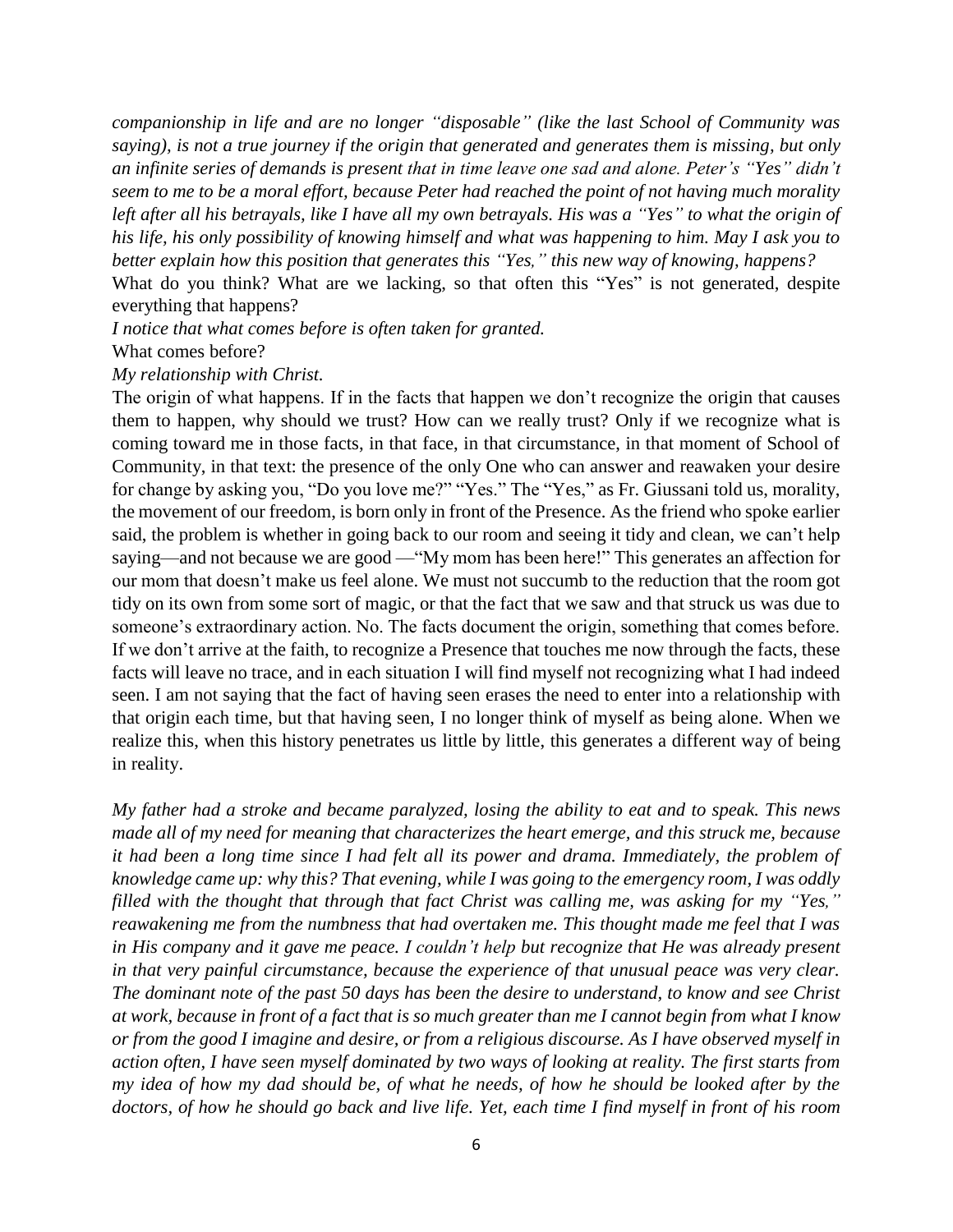*defined by these thoughts, I can't breathe and I become very distressed to the point that I can't go into the room, because reality doesn't budge. The other gaze has a different origin, loaded with my history and vocation up to that moment in the car when I was driving to the emergency room, and this makes me truly free and glad, because everything that happens (whether he sleeps or he is awake, recognizes me or not) doesn't make me feel depressed. On the contrary, it is part of the dialogue between myself and the Mystery. It is proven: when I go into the room striving to recognize Christ, I see things that otherwise I don't see, or better, I see that the usual things have a core of goodness, like the face of my dad that doesn't express only suffering and confusion, but above all says that he exists, that he is alive, tried and wounded by life, but alive, and therefore made, created in that instant by Another. One day my dad was upset and he kept gesturing at me to go away. I decided to sit on the side of the room where he couldn't see me, and I let myself be provoked. I didn't want to complain, but rather to understand where he was coming from, and to understand I had to obey what was in front of me without moving one inch. As I was watching him, I noticed that he was frantically moving the leg not affected by the stroke. Timidly, I asked him whether he wanted to do some exercises. As he felt that his need had been understood, he brightened up, and I, who had never felt my dad looking at me like that, was moved and understood that Christ was happening again. What was my father's need? To do some exercises, or to feel understood in his true need, that is to be loved the way he is right now? And what do I need, if not the very same thing? That attracting gaze has conquered me and I would never exchange it never!—for all the gazes, even ones full of affection, that we have shared during our entire lives.* This is the lived belonging that can generate a gaze that allows one to see something that otherwise one wouldn't even dream of. How much time will be needed? We don't know, but it is possible. It is possible. This determines everything and therefore everything we do has the purpose of generating an "I" like this, including participating in the upcoming referendum.

*I want to thank you for the work that the movement is making us do with regard to the referendum. As our School of Community worked on the flier last Monday, there was a moment of tension. At once, I felt sorry about it and I didn't know how to react. Afterwards, as the minutes went by, some things became clear. We are affected by the disease of dialectics like everyone else, and we must truly make the entire journey, learning again to have a dialogue. The misunderstanding arose because, while one was speaking, the other was already convinced of certain things. The flier is the road, not the premise. At the beginning I also had a hard time understanding why such a discreet, soft position had been chosen. Now, instead, I recognize that it is born of certainty, so that we don't have to impose something, but only propose a gaze that is the reflection of His gaze. A cultural position is truly always born of belonging. In fact, when our belonging wanes, we fall prey to the experts, to our instinct, or to a nostalgia for past patterns and ideas. I think that I can say—but correct me if I am wrong—that a position based on these things is necessarily on the defensive and ultimately "against," the opposite of that "going forth" to which the Pope invites us. None of us can cling to the presumption of having the right answer, but there is also the risk of a fake openness, a do-gooder stance that is false. The openness we are talking about can only spring from begging for the other person's heart. The next day I felt a bit awkward, but sincerely grateful. Do you know what I enjoyed most about these discoveries? To understand a bit better God's method, of the father with the prodigal son, that is, of waiting for the other in such a poignant way that one can surrender one's whole self: principles, good rules, pride, up to political*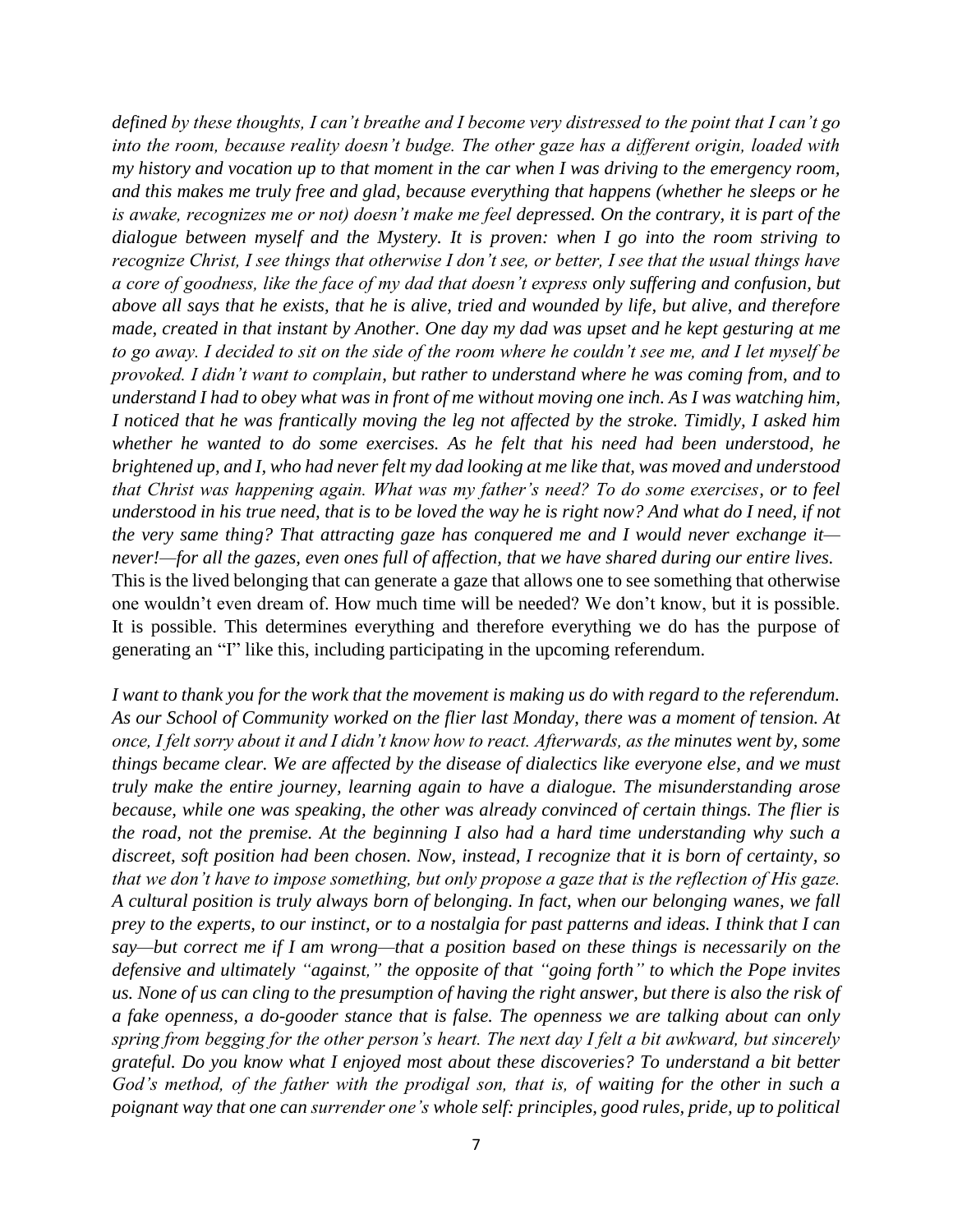*convictions and the side one is on, to look for a greater good, a true communion. I have tasted a great promise of this in the relationship with my children. It may not be easy, but it will be a compelling proposal to my freedom and to theirs. After that day, we decided to write to our friends in the School of Community to define some points that had emerged: "First: our gratitude for what had happened. The liveliness of the encounter is a grace. The presence of some friends was a gift for which we are grateful, because undoubtedly it helps us to better understand the issues at play. We ask that our School of Community may strive ever more toward that level of seriousness with and commitment to life and openness to all. Second: the recognition of a free and personal proposal. The flier of the movement is a free and personal proposal, the only irreplaceable road for attaining a deeper, truer, and more fulfilling knowledge of life. We would miss the best if we were to file away its contents as "already known" to get to the conclusions. To take a test, let's ask ourselves: Are we open to changing our ideas when we encounter a more compelling and corresponding reason? Are we dominated by the fear of losing the certainties of the past, or are we ultimately open to another beginning? Third: a hidden treasure. There is much more than the referendum at stake: to begin again with dialogue instead of discussion. The hidden treasure within this circumstance is to learn to "be with," with the person most familiar to us as well as with the stranger we just met, with the student as well as with our coworker. A position based on right principles, but not affecting history, ultimately ideological or closed in on itself, will not help the world, and it especially doesn't help me. Only an openness to the other full of human sympathy, without prejudice, willing to sacrifice itself for the common good, will be able to win over the differences and the indifference, and bring to us what we hold most dear in our life: Jesus."* Thank you. A circumstance like this can be a path for a journey. But when life is pressing on in an even more dramatic way, when something like the earthquake happens?

*Our entire self is involved, including our fragility and all the questions that we thought we already had answers to. By the way, we lost our home to an earthquake for the second time in 19 years (one would have been enough!). Limiting ourselves to the idea of giving all of ourselves to rebuild, to go back to the life we had before, to put a Christian label on suffering, is no longer enough. So, the question about what keeps us standing, what has saved us and how to recognize it, has been pressing, with all the dramatic and anguished moments, and at times even feeling a bit depressed. No organization, no effort on my part or made by my family or by any group of people can close this hole. My wife immediately felt that she had been asked the question asked of Peter, "Do you love me in this circumstance?" But she couldn't answer. A priest friend of ours told her on the phone, "To answer one needs a path, a journey." And our journey began badly, I would have said, because it was a journey of hardship, after a second shock stronger than the first, a journey of fear, of running 70 miles away to the coast together with thousands of people, like an exodus. Yet, there was also the desire to hear from our friends and acquaintances, to be reassured (it is normal), together with the gratitude for being alive, for having been saved, feeling moved by the discreet welcoming that was what we needed, where we are now. At the same time, there was the uncertainty, the fragility, the sense of powerlessness, of being incapable, inadequate, fearful, useless, full of confusion, undecided: wasn't the encounter we had had supposed to save us from all of this? Where is it? We were almost ashamed of being scared and full of sorrow, of having fled. But we didn't cover it with a mask. I think that this saved us from many things; it is saving us from many things. We didn't wear a mask first and foremost because some friends welcomed us*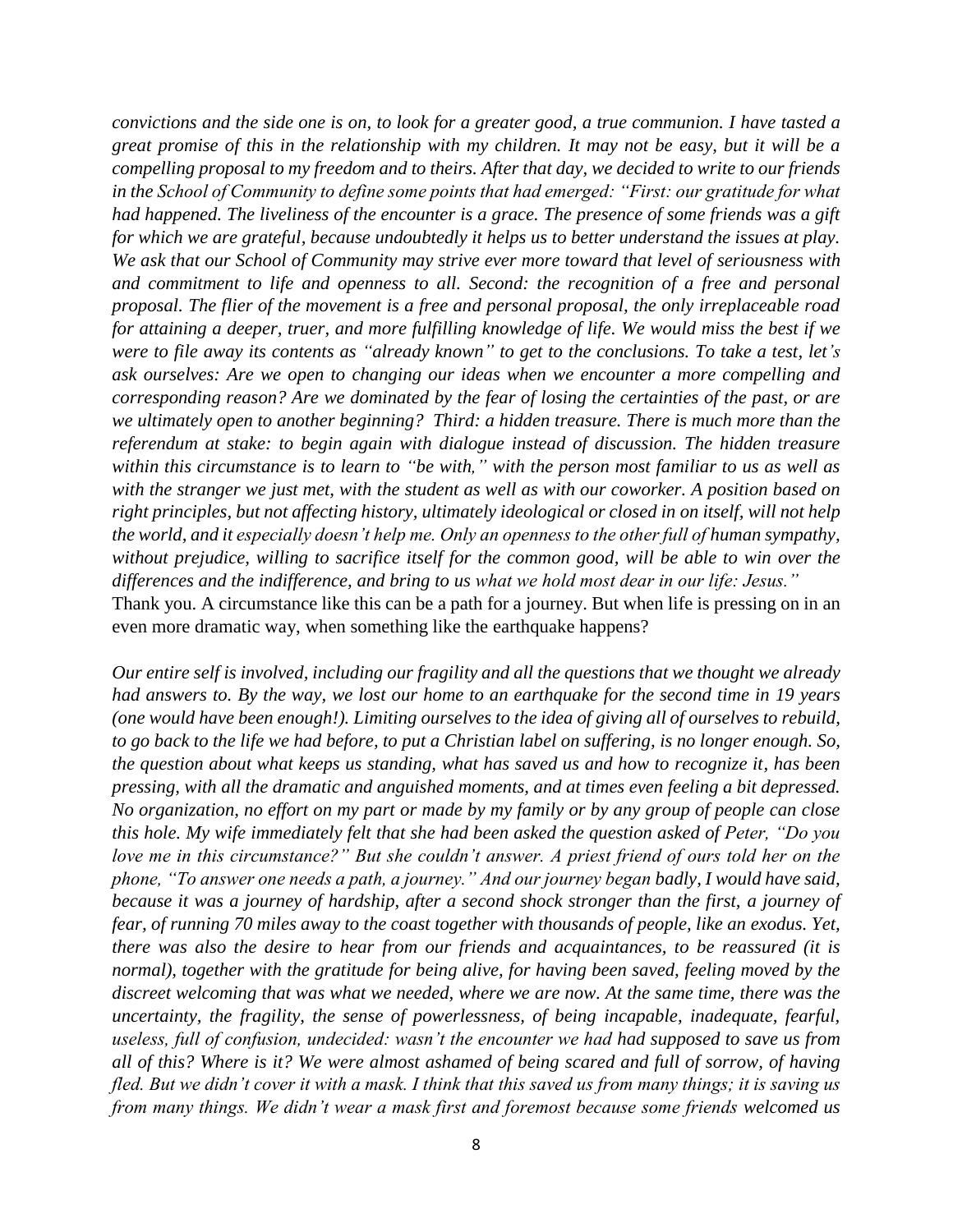*just the way we are. Our daughter, when I was trying to reassure her a bit telling her that everything would be OK, at one point, annoyed, told me, "But I need my friend [that was the point] now." It was the same for my two older sons, who had something within them that allowed one of them to say, "Our conditions have changed, but I am always myself," and the other to go back to work in the area of the earthquake, in spite of all the fear one may feel, to the point of saying that ultimately the earthquake is just speeding up our journey of awareness. Good for them! Well, it is a rather strong speeding up! Yet, they taught us how to make the first step. We immediately thought of other people, whom we called right away, to have them there even just for ten minutes, people who stayed with us, welcoming us. Yet, the need has always been and still is to recognize in this moment, in this chaos that affects us and everyone else, the presence of God who made us, who encountered us, who made us become Christians. We couldn't separate ourselves from His presence, but we also had all the questions, because we could no longer take for granted that*  something would happen. On October 31<sup>st</sup>, it happened that we had lunch together, our entire *family and a friend of one of my sons. It was nothing out of the ordinary, we just ate together. The next day the friend wrote, "You have a certainty that I haven't seen in anyone who was affected by the earthquake even in a less dramatic way. You are unusual. You have a point from which you can begin again." I called him and told him, "What are you saying? I don't even know where this certainty is, I feel empty." My wife was saying, "We are empty." A week later a friend came to visit with her husband. Also in this case, it was something very simple. Then she wrote us, "Your serenity witnesses to the certainty in what doesn't collapse: Christ alive among you. We need to see that, and you show it to us, because it is clear that you need only this." We were a bit astonished. In fact, we felt that we had nothing. The following week another friend stopped by (all relaxed and chatting about personal things) and then she wrote, "When I speak with you I feel comforted." Then the son of a neighbor, "Your countenance is different from my parents." Another person brings to my attention what we are living and says, "Excuse me, but do you think that this is normal?" Even the person who drove me here has been saying more or less the same things until a minute ago. At first we were almost annoyed by this, sort of like: I don't see anything, what are these people seeing? Then, little by little we realized that they are like hands that restore us to ourselves, that tell us what is the relationship that constitutes us. Actually, we are the ones who said it to them. It is like a circle of help, I don't know how else to say it. I need these places of freedom that allow one to say, like Prosperi told us (when he came to the Marche region), that one can even be afraid, but in a different way. Earlier you were saying, "We cry like everyone else." Yes, we cry like everyone else, but obviously in a different way. Here I understand the question of the form, of the expression, because One who is in me is this form and this expression. It is One who is in me and who gives himself back to me through people, faces, places of freedom. Then, God will let something grow, perhaps in a basement, but that is not what matters.*

This is the ultimate reason for belonging and you explained it very thoroughly. Because, when everything collapses and one wonders, "Wasn't the encounter supposed to save us from all of this?" you discover in yourself a difference of which you weren't sufficiently aware. This situation makes you totally aware that you cannot generate it, so much so that initially you are not aware of it, while all those around you notice it and tell you about this difference that you are carrying even if you are as afraid as they are. The others aren't wrong. They see in you something that is deeper than their fears, deeper than any psychological description, something that can take hold of the core of the "I" and amaze them. Who is giving witness? Where is a person adequate? Precisely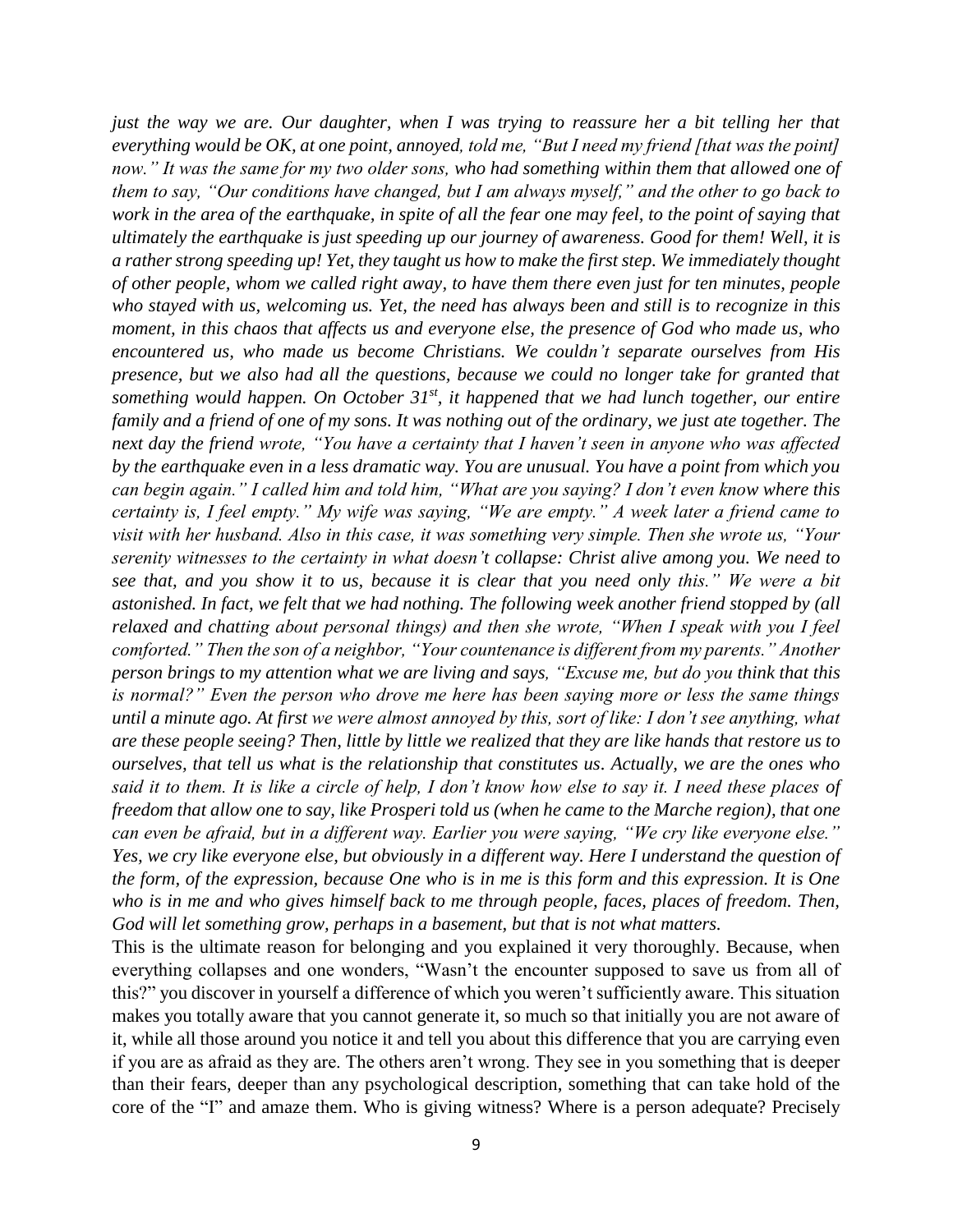when one is most inadequate, most sterile, the One who gives witness through us appears, and his name is Christ. How did Christ reach us? Through a specific history, through a place of belonging to which one immediately refers and that allows us to recognize the Presence who made us. It is precisely what we read at the beginning in the description of belonging proposed by Fr. Giussani. We are together only and essentially for this. This is our cultural expression. When life becomes very demanding the others tell us what our contribution to the world is. The others tell us what we are in the world for, making us aware of the difference we carry, so struck and grateful are they. Like also another friend who in these days has been helping to rebuild writes to us. At the end of his stay, saying goodbye someone told him, "Look, the people of Norcia who worked with you want to give you a gift." It is a bag full of sacks of lentils. I was speechless. While I was going to my car they told me, "Here nobody was given a gift before." I went to say goodbye to the engineer responsible of the whole technical team and he told me, "I am not saying this as a formality; in the past two months, with all the people who went by, I said it only to one person before you: in a short time, you became a point of reference among us. You should stay two or three weeks longer. And if you don't come back we will ask the mayor to call you directly!" It is the others who tell us what we carry that interests them. When this happens, we don't become clowns, but rather a presence that introduces hope into everyone. This is the witness He gives. However, if we stop at the appearance and don't go to the ultimate origin that makes this difference possible—because no one will ever think that it is something generated by us—when we are confronted by life's challenges we will not be prepared to face them. When we recognize it, we can't help but be grateful, grateful! Here the whole drama of the question arises: "Do you love Me?" "Do you love Me?" Not a generic "Do you love Me?" but a: "Do you love Me while I am coming to take hold of you through the face of a concrete companionship, a historical belonging that makes you become like this?" Christ makes us understand the belonging, generating a place where this belonging to Him happens, for us and for the others, generating a human attraction that opens us to everyone without fear.

## The next School of Community will be on Wednesday, December 21 at 9:00 pm.

Having finished the work on Page One, we will resume reading *Why the Church?* We will start the Second Part: *THE EFFECTIVE SIGN OF THE DIVINE IN HISTORY. The Church's selfdefinition.* "Effective sign": now we better understand the reason for that "effective." In fact, all that we need to look at in greater depth is what we heard this evening. If we separate what we read in the book from what we heard this evening, the words in the book will become empty and will not say anything to us. If they appear empty to us it isn't because they are truly empty, but because we separate the words from what happened here tonight.

During this month, we will work on the Introduction to the Second Part and on the first point of the First Chapter "The Human Factor" (pp. 117-146), because the communication of the divine passes through a human reality.

School of Community helps us to verify that faith has to do with everything, as we just saw, so that our experience may become a critical and systematic judgment on everything.

I remind you that your contributions should be sent to the following email address: [sdccarron@comunioneliberazione.org](mailto:sdccarron@comunioneliberazione.org) by Friday evening for people from outside Italy, and by the evening of the Sunday before our meeting for those in Italy, so that there is time to read them. I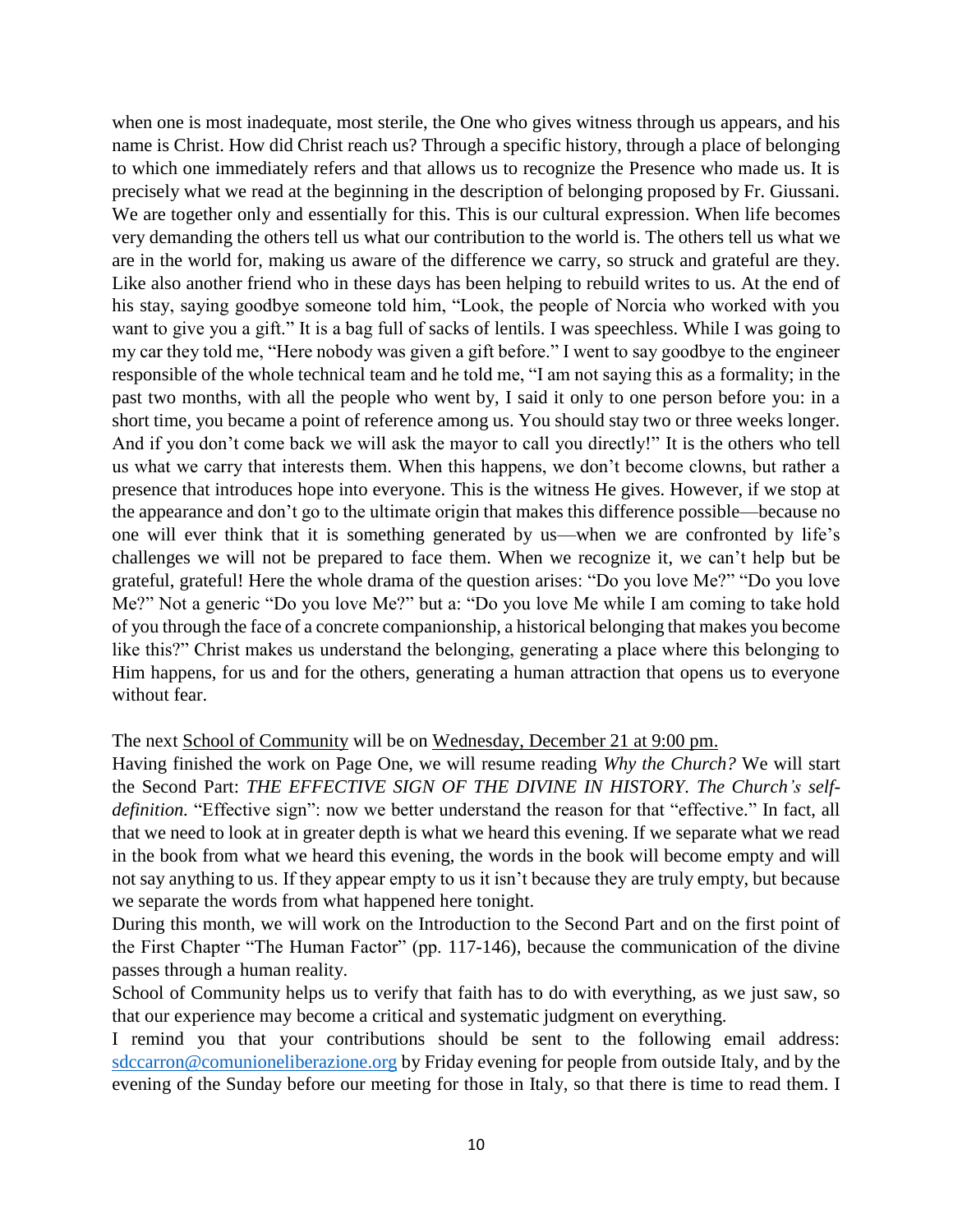ask you to add also your cell phone number, so that we can easily contact you if you are invited to speak personally.

This year's Christmas Poster shows the image of a fresco by Giotto, the *Nativity,* in Assisi. The text is a phrase by Saint Bernard of Clairvaux: *"He wanted to come among us, when He could have simply settled for giving us help."* He could have sent some help without coming in person, like the centurion said to Jesus, "Lord, I am not worthy to have you enter under my roof; only say the word and my servant will be healed." (Mt 8:8) He could have helped us from Heaven, sparing Himself the Incarnation, and instead "He wanted to come among us, when He could have simply settled for giving us help." Now you can begin to understand why we chose this phrase that I will read in its entirety, "*All you who lie in the dust, wake up and sing praise, because the healer comes for the sick, the redeemer for those who were in slavery, the way for those who were lost, the life for those who were dead. He comes, the One who will hurl our sins into the depths of the sea, who will heal all our illnesses, who will carry us on His back to restore our original dignity. Great is His power, but greater still is His mercy, because He wanted to come among us in this way, when He could have simply settled for giving us help.*" (Saint Bernard of Clairvaux)

The Book of the Month for December and January is *Dalla Liturgia vissuta. Una testimonianza* [From a Lived Liturgy—A Witness] (San Paolo Press). It is one of the first books by Fr. Giussani published by Jaca Book in 1973, but it had become unavailable. We thank Francesco Braschi, editor of the new edition, for his work. It will be interesting to see, even with regards to the liturgy, Fr. Giussani's great ability to plumb even the smallest details, connecting them to the depth of the life of the Church and to each person's vocation.

The liturgy is presented because it is the synthesis of a cultural position. The way in which one not only celebrates but also understands the liturgy becomes the expression of the originating root of one's attitude toward all other areas and aspects of life.

It is striking to see the concern with which Pope Francis keeps encouraging us to be attentive to the poor and to our society's many needs. The AVSI Tents and the Food Collection, together with the Charitable Work, are simple gestures that the Movement has been proposing to us for years to help us learn the reason for this attention. As Fr. Giussani clarifies in the booklet *The Meaning of Charitable Work*: "I am able to understand the word 'charity' when I remember that the Son of God, loving us, did not send us His riches (as He was able to do) and revolutionize our situation; instead, He became poor like one of us ["He was pleased to come"]: He 'shared' our nothingness. We do charitable work in order to live like Christ." We go to share, like Christ has done with us.

Next Saturday, November 26, the Food Collection will take place. It is an event that by now has become a gesture in which everyone participates: there are so many people, associations and organizations—far beyond the reality of the Movement—involved in making the Collection happen, because it is such a clear gesture that others also recognize its value. The participation is also high among those who give, who make donations, so much so that Fr. Giussani called the Collection "the Italian people's Common Fund."